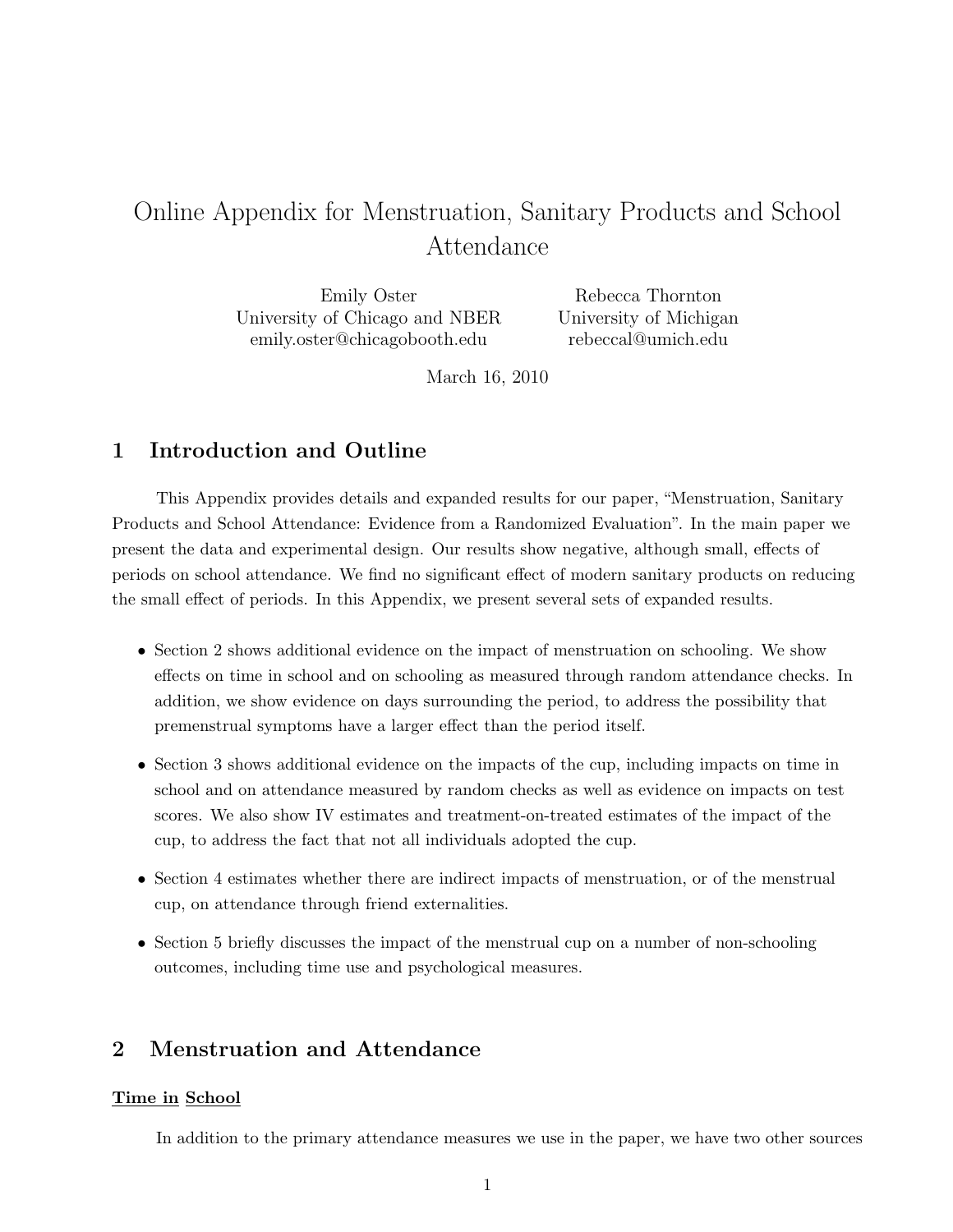of attendance data. First, for a relatively small number of days, we have data from unannounced visits conducted by study administrators at which attendance was recorded. These visits were randomly assigned between 8:00 am to 3:00 pm and were made two times per month for approximately 10 months. Based on these random attendance checks, girls were recorded present 85 percent of the time, and the visits line up fairly closely (87% match) with the official data. This sample is quite small, however, which limits our ability to make within-individual comparisons and regressions with this data will not include individual-specific fixed effects. Second, in the time diaries, girls report the exact time that they arrived at school and exact time they left. We use these data to construct measures of hours in school, conditional on being there at all; the average of this variable is 5.1 hours. We focus on time in school conditional on attendance since this captures only the intensive margin.

Table 1 shows the impact of menstruation on these variables. The results show no impact of menstruation on either measure. If anything, the random attendance check data has a positive coefficient suggesting periods are not at all important. Again, due to the small sample size for this variable and the fact that we cannot use individual fixed effects, we do not think these results are as compelling as our previous results, but they are broadly consistent. The data on time in school shows no evidence of an effect of menstruation on the intensive school margin.

### Premenstrual Symptoms and Variation by Menstrual Severity

Although policy discussions primarily focus on school attendance barriers during menstruation, it is also possible that premenstrual symptoms (cramps, etc) may limit girls school attendance in the days before menstruation. If this is true, it could lead us to understate the effect of the period. To evaluate this, we define an additional dummy variable which is equal to one on the three days before the girl reports having her period. We estimate the effects on attendance (using all four possible measures) for both the period and our new premenstrual variable simultaneously. These results are shown in Panel A of Table 2. We see no evidence that premenstrual days have lower attendance. Although the evidence is somewhat noisy, there is certainly nothing to indicate these days have lower attendance than others.

A second issue is that our estimates show the impact of the period for the average girl, but may understate the impact for the most affected girls. To address this, at least in part, we use information from our baseline survey on severity of cramps during the period. Girls were asked at baseline if they had cramps during their period, and responded "A lot", "A Little" or "Not at All". We interact our period indicator with cramp severity and evaluate whether girls who report more significant cramps are more likely to miss school during their period. These results are reported in Panel B of Table 2. We see no evidence that people with worse cramps miss more school during their period. This suggests that we do not see significant effects even for girls who report more symptoms during their period.<sup>[1](#page-1-0)</sup>

<span id="page-1-0"></span><sup>&</sup>lt;sup>1</sup>For the subset of period days on which we observe time diaries, we also asked girls if they were having cramps that day. Using the time diary data we can estimate whether girls miss more on days they report having cramps. They do not; the coefficient on period overall is -0.046 (similar to the baseline estimates) and the coefficient on whether or not girls have cramps is 0.019, and is insignificant. This suggests girls are not more likely to miss even on days they report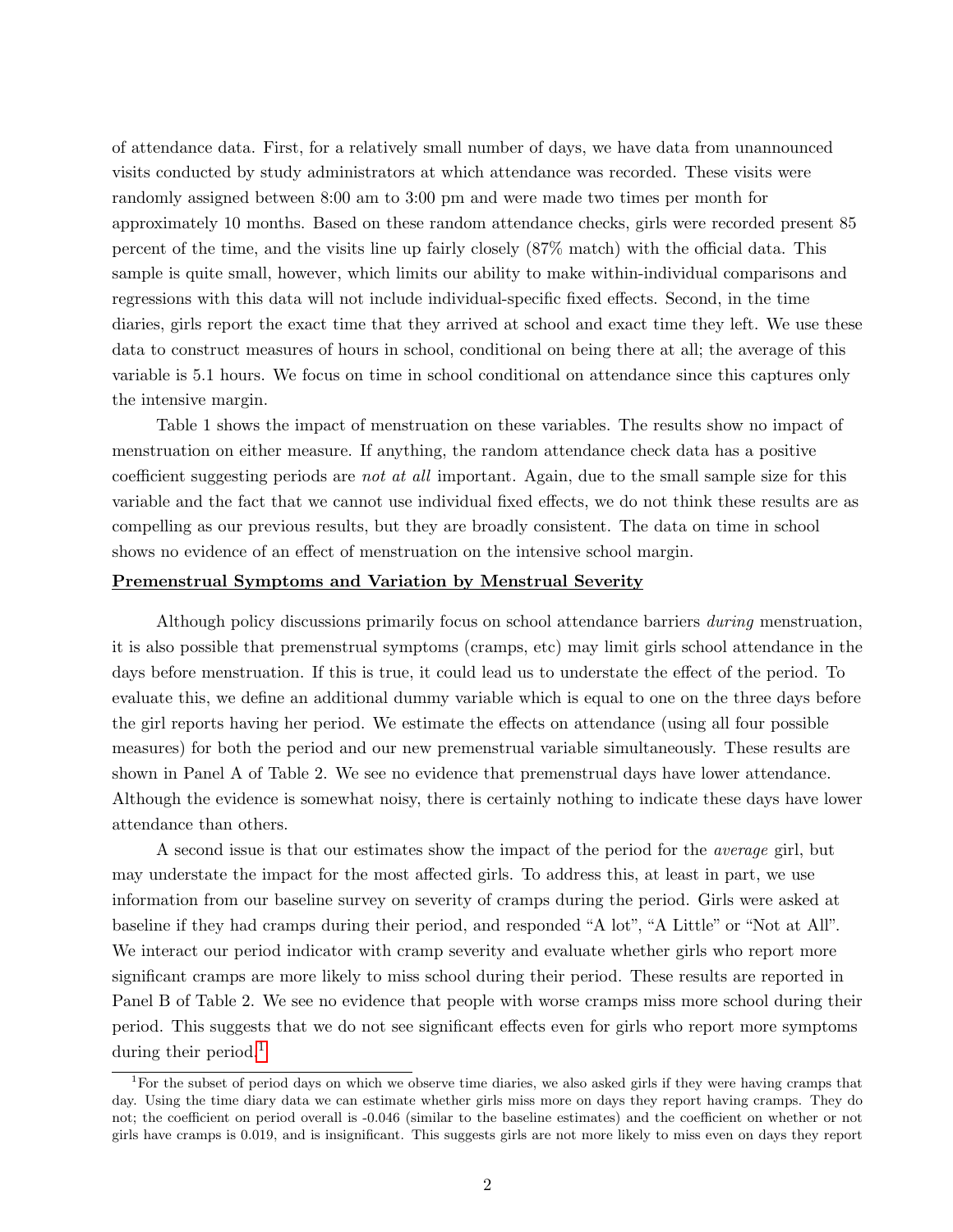## 3 Evidence on Menstrual Cup Impacts

#### Random Attendance Checks

Table 3 evaluates additional possible impacts of the menstrual cup. We first show the evidence on the impact of the cup as measured by random attendance checks (Columns 1 and 2) and impact of the cup on time in school (Columns 3 and 4). There is no evidence that the cup impacted either of these variables; if anything, the impact is negative in the random checks.

#### Test Scores

An additional possibility is that, while there is no effect of the cup on on attendance or time in school, girls may be more focused when they are there because they do not have to worry about changing their cloth or about leakage. This has been suggested as a possible benefits of modern sanitary products (Kirk and Sommer, 2006). If this is the case, performance in school might increase even if attendance does not. To test this, Columns 5 and 6 of Table 3 estimate the impact of being in the treatment group on test scores, controlling for baseline test scores. Column 5 simply compares test scores between the the two groups after the intervention; there is no impact of being in the treatment group. Column 6 uses a difference-in-difference approach, relying on scores from before the intervention, and also finds no effect. These results help rule out the possibility that we are missing some important effect of the menstrual cup on schooling.

#### Treatment on the Treated Estimates

As we noted in the paper, adoption of the menstrual cup is not 100%; although the adoption rate of 60% is quite high for a new technology like this, it is possible we are understating the impact of the menstrual cup by showing intent-to-treat estimates which include a large number of individuals who do not use it. There are two ways to change the estimator. One possibility is to simply estimate the treatment-on-treated effects. A second is to instrument for usage with treatment, and report IV estimates. In Table 4 we do both in the official attendance data. This analysis makes use of the fact that we observe whether or not girls in the treatment group actually used the cup.<sup>[2](#page-2-0)</sup> The estimates look similar. If anything, they are more negative (i.e. less of an effect of the cup) than the intent-to-treat estimates.

### 4 Indirect Effects: Friend Externalities

The evidence in the paper addresses direct effects of menstruation and of the menstrual cup. Thus far we have not spoken to the possibility of *indirect* effects resulting from friend externalities. We evaluate two possible general equilibrium effects: (1) the possibility that friend menstruation

having cramps (results available upon request).

<span id="page-2-0"></span><sup>&</sup>lt;sup>2</sup>After the menstrual cups were distributed at the baseline survey a nurse followed up with roughly monthly visits to the school, at which time data was collected about cup usage. During the nurse visit, each girl in the treatment group was asked if she had used the menstrual cup during her period that month. From these responses we coded whether the girls used the cup; in addition, we asked girls at the follow-up survey about cup usage.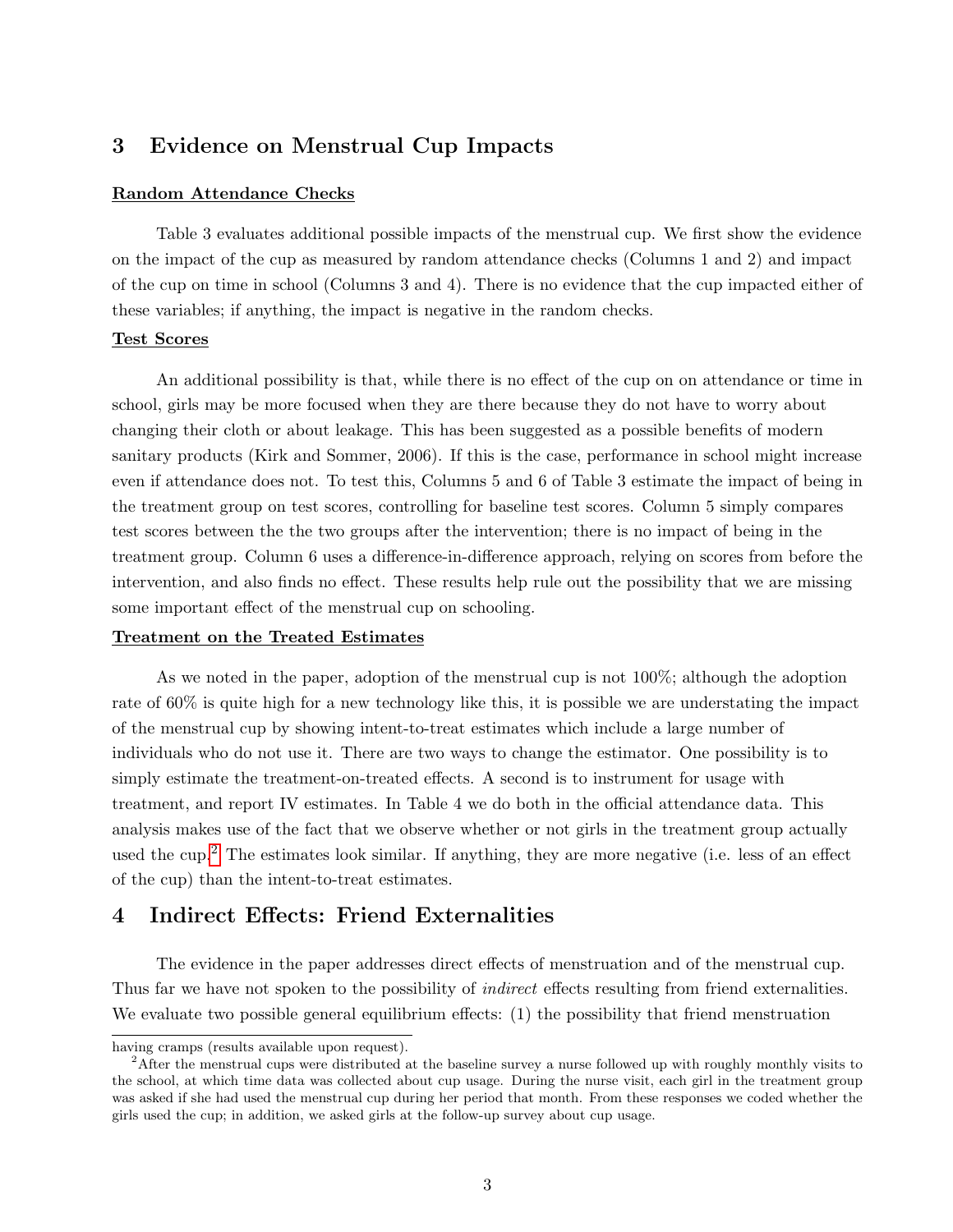increases individual absence and (2) the possibility that the effect of the cup is multiplied by having more friends who own it. These are discussed in turn below.

#### 4.1 Externalities: Menstruation

We begin with the overall effect of the period on attendance. Our estimates above indicate girls are only slightly less likely to attend school on the day of their period. However, there may be peer or classroom externalities (see, for example, Kremer et al, forthcoming). If girls miss school when their friends miss school, and friends miss during their period, then it is possible that the direct effect of menstruation that we estimate in the paper would underestimate the impact of menstruation overall.

To evaluate this possibility, we use the fact that we observe girls' friends in the study, and we observe periods for those friends. We generate the measure of friendships using the baseline survey. Before the randomization took place, each of the girls was asked to list their three closest friends who were also at the initial meeting. Our primary measure of friendships is total friends, which includes everyone whom the individual lists as a friend and anyone who lists them as a friend. The average girl has 3.8 total friends, with a maximum of 7.

We estimate the same basic equations that we do in the paper but, in addition to a variable indicating whether or not a girl has her period on a given day, we also include a measure of whether any of her friends have their period on that day. We use two measures of friend periods: whether any of the girl's friends has her period  $(0/1)$ , and the number of friends with their period. Because friends have their periods on some days and not others, we can continue to control for calendar date fixed effects, and the effect of friend periods is identified off of variation across days.<sup>[3](#page-3-0)</sup>

Panel A of Table 5 shows these results. Columns 1 and 2 focus on the official attendance measure and Columns 3 and 4 on the measure from the time diary. The effect of friends' periods is never significant or large. In the official attendance data, where we have the most observations, the effects are extremely small (having any friend with their period decreases attendance by 0.1 percentage point) and insignificant. The results suggest there are no general equilibrium effects at play in our period results overall: the direct effect of the period, small as it is, is the only one that seems to matter.

#### 4.2 Externalities: Menstrual Cups

Second, we ask whether girls with more friends with the menstrual cup see larger attendance effects. We might imagine that the effect of the cup is multiplicative: if many friends own the cup, they all miss less school on period days and that has larger group effects. Given the results in the previous subsections, this seems unlikely: girls are no more likely to miss during their friends' periods, which makes it unlikely that having more friends with the cup would matter. Nevertheless, this is relatively simple to explore. We take advantage of the fact that there is variation in the

<span id="page-3-0"></span><sup>&</sup>lt;sup>3</sup>In practice, in our data, absences in general are correlated across friends (girls are 8 percentage points more likely to be absent when any other friend is absent, even controlling for date). This could be due to girls preferring to miss at the same time, or could be due to girls who are friends living near each other or sharing other characteristics which influence attendance. The relevant question for us here is whether girls miss more during their friends periods, which eliminates many of these possible confounds.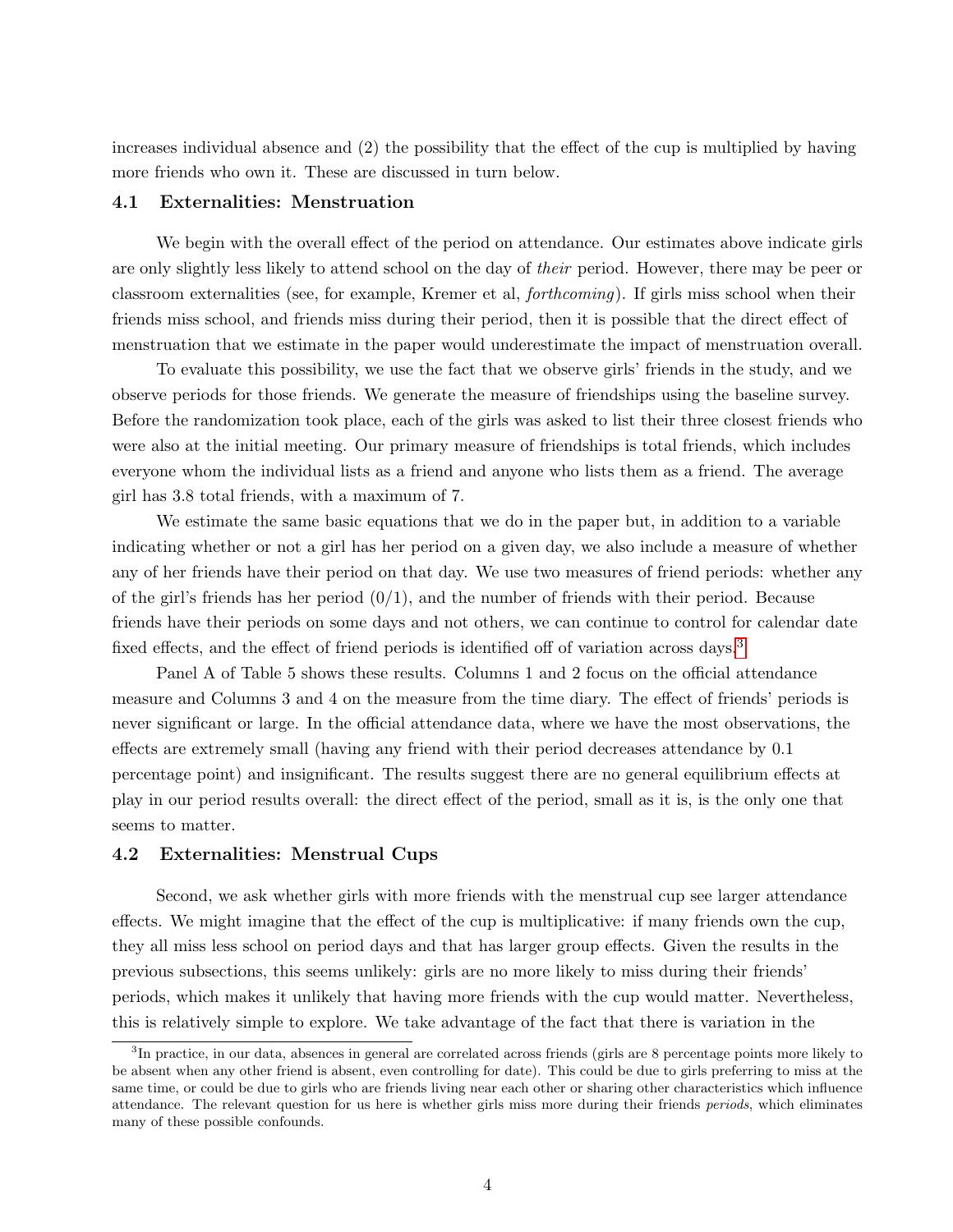number of friends an individual has with the cup. Because the randomization was done at the individual level, not only were girls randomly allocated the cup, but whether each friend has the cup is also random (this is discussed in more detailed in Oster and Thornton (2009)). We can use this variation to estimate whether the impact of the cup is larger for girls with more friends in the treatment groups. Note that it is important in this case that we control for total number of friends; the number of friends in the treatment group is random only conditional on the total.

We run regressions that parallel the evidence on menstrual cup adoption in the paper, but interact the important variable with the number of friends in the treatment group. If the effect is larger for girls with more treatment friends, we should see a larger effect of "Treatment  $\times$  Period" for girls with more friends in the treatment group. This analysis is shown in Panel B of Table 5. We see no evidence of indirect effects. Girls with more treatment friends are no more likely to respond to treatment than those with fewer.

### 5 Non-Educational Effects of Menstrual Cup

We find no direct benefits of being allocated menstrual cups on school attendance. This does not necessarily mean the cup is not valued; here, we briefly summarize some findings from our data on positive cup effects outside of education.

First, the girls appeared to have liked the cup as revealed by high adoption rates. In the follow-up survey 61 percent of the treatment girls reported that they would use the cup in the future and in nurse visits 3 months after the follow-up survey, 61 percent of the treatment girls and 56 percent of the control girls reported using the cup. Survey data reveal that the primary benefits of the menstrual cup were related to increased convenience of menstrual blood management and increased mobility.

Qualitatively, when asked what the good things were about the menstrual cup, treatment girls reported that it was easy to use (31 percent), convenient for walking and cycling (14 percent), that they didn't need to wash rags (19 percent), and that it was convenient to manage menstrual blood (25 percent).

Our time diary data filled out by the girls throughout the project help to further quantify the convenience of having a menstrual cup. We asked about time use on a number of activities; evidence on the impact of menstruation and the menstrual cup on a subset of these activities is reported in Table 6. On days that girls were menstruating, they spent approximately 24 additional minutes doing laundry (Column 1); this additional time spent was presumably in order to wash menstrual rags. Being given a menstrual cup significantly reduced the amount of time doing laundry on period days. Girls in the treatment group spent 20 minutes less time on laundry than the control girls on period days. Thus, menstrual cups entirely reduced additional time for laundry on days girls were menstruating; this seems likely to be one of the major impacts of the menstrual cup. Although girls cited additional mobility as a benefit of the menstrual cup, we do not see any reduction in time spent working due to the period (Column 2) or any impact of the menstrual cup.

For other outcomes of interest – for example, behaviors reflecting cultural taboos about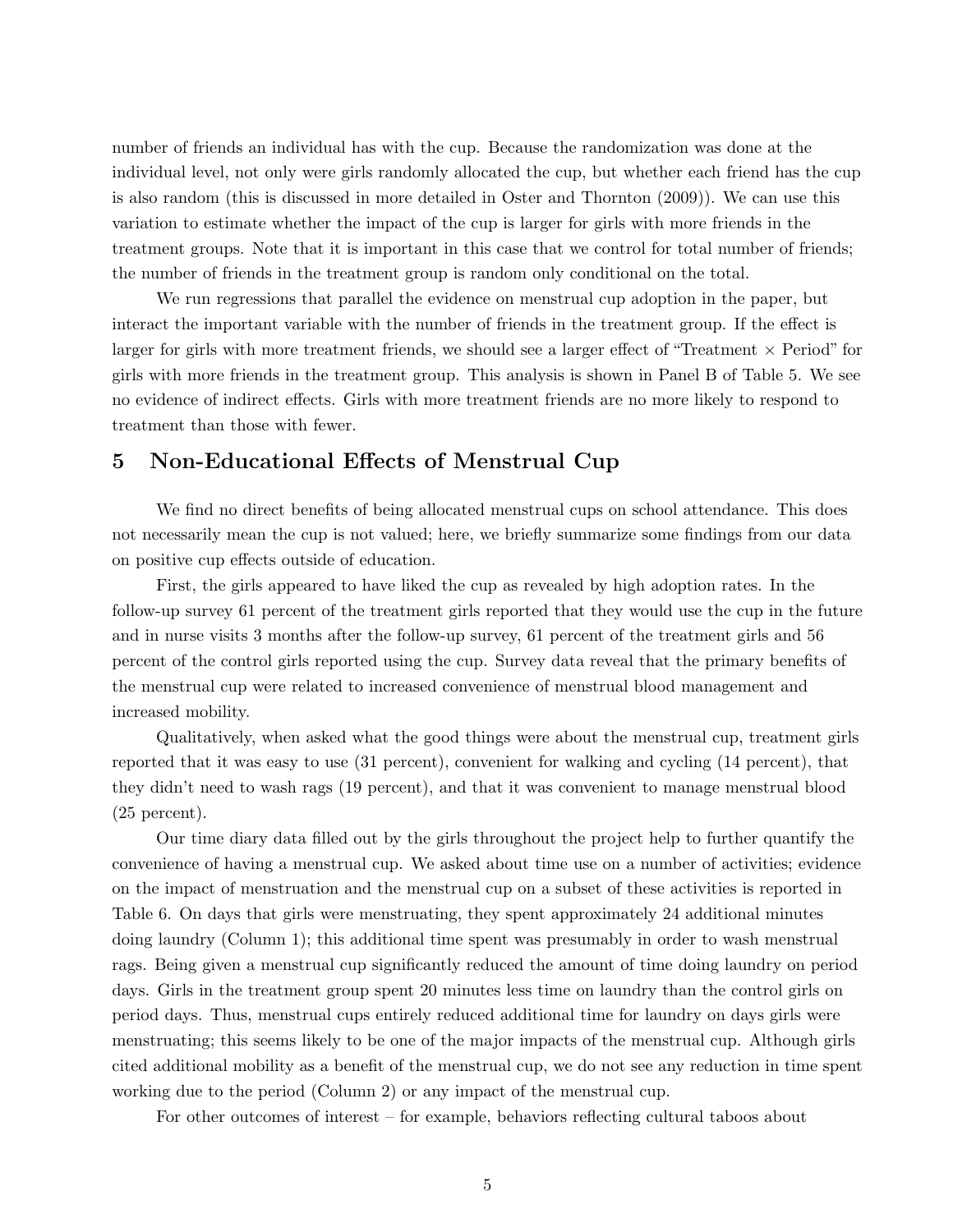menstruation – we did not see any impact of the menstrual cup. Although girls spend approximately 16 fewer minutes cooking (Column 3) and 10 fewer minutes doing religious worship (Column 4) on days when they are menstruating, there was no difference on time allocation towards these activities between the treatment and control girls on period days. Our survey gives insight into why time use on these activities, and others, was not affected by being given a menstrual cup. Girls were asked whether some activities were limited during their period and if so, the reasons why. Religious activities such as doing puja (religious worship) were almost completely eliminated and almost half of the girls completely eliminated household activities related to food and water (cooking rice, eating with family, or fetching water) during a girl's period. When asked why they did an activity less during their period, the overwhelming response for girls on these activities was "it's just our culture". Our questions do not allow us to understand if girls self-impose these cultural restrictions on themselves or if they are due to others in society (such as families members). Our results, however, indicate no effects of modern menstrual products on these type of activities.

Using follow-up survey questions on self-reported symptoms of vaginal discharge, pain urinating, having sores or itching, we see little evidence that the menstrual cups had an effect on gynecological health (either positive or negative). We also find no impact on period-specific symptoms of cramps or PMS. Lastly, we asked a number of questions to elicit self-esteem or empowerment.[4](#page-5-0) For each measure, we find no significant program impact (results available upon request).

### References

- Kirk, Jackie and Marni Sommer, "Menstruation and Body Awareness: Linking Girls' Health with Girls' Education," Royal Tropical Institute (KIT), Special on Gender and Health, 2006.
- Kremer, Michael, Edward Miguel, and Rebecca Thornton, "Incentives to Learn," Review of Economic Statistics, Forthcoming.
- Oster, Emily and Rebecca Thornton, "Determinants of Technology Adoption: Private Value and Peer Effects in Menstrual Cup Take-UP," NBER Working Paper No. 14828, 2009.

<span id="page-5-0"></span><sup>4</sup>Empowerment statements included: It is wrong to use contraceptives or other means to avoid/delay pregnancy; It is alright for a couple to kiss before marriage if they have decided to marry; A husband should make most decisions in the household; A girl should be married before her first menstruation; Girls and their families should start looking for a husband after they get their first period; Women should not be touched during their monthly period. Individuals were asked if they agreed or disagreed at varying levels and responses were coded from one to five with five indicating more empowerment. Self-esteem statements included: "In the past week, how many times did you: not feel like eating; feel proud of yourself; feel happy; feel ashamed; feel that you were unable to express opinions to others; feel pressure to do something you did not want to do; feel free to say what you wanted to". Responses were coded as "not at all; Rarely (less than once per week); Some of the time (about 1-2 times per week); Occasionally (3-4 times per week); Most of the time (5-7 times per week); or Don't know".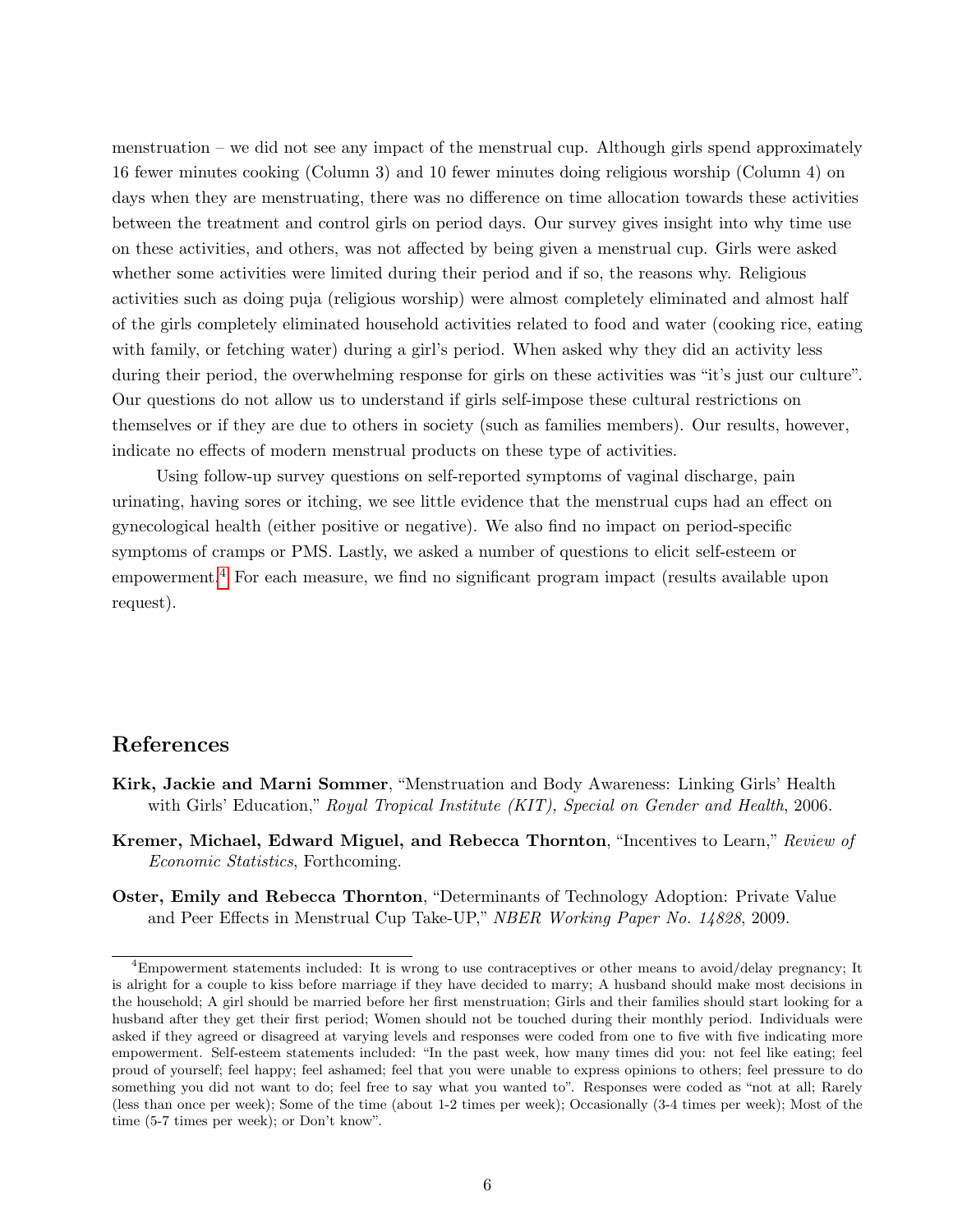|                          | Random Checks | Time Diary School Hours |
|--------------------------|---------------|-------------------------|
|                          |               | (Given Time>0)          |
| Period                   | .027          | $-.039$                 |
|                          | (.038)        | (.112)                  |
| Controls                 | YES           | NO.                     |
| Individual Fixed Effects | NO.           | YES                     |
| Calendar Date FE         | YES           | <b>YES</b>              |
| $#$ of Observations      | 1091          | 2179                    |
| Mean of Dep. Var         | 0.87          | 5.078                   |
| Estimated impact,        | $0.37$ days   |                         |
| 180 day school year      |               |                         |

Table 1: Menstruation and School Attendance: Alternative Measures

Standard errors reported in parentheses. <sup>∗</sup> significant at 10% ∗∗significant at 5% ∗∗∗significant at 1% Notes: This table reports the effect of menstruation on school attendance for alternative measures. Hours in school comes from the time diaries and is limited to days on which the girl reports attending at all. Regression are limited to control girls who do not have access to the menstrual cup. Controls are age, grade, mother's education, work for pay, father's Hindu ethnicity, menses at baseline, and baseline exam score. Estimated impacts over the 180 day school year assume the period occurs on 8% of school days.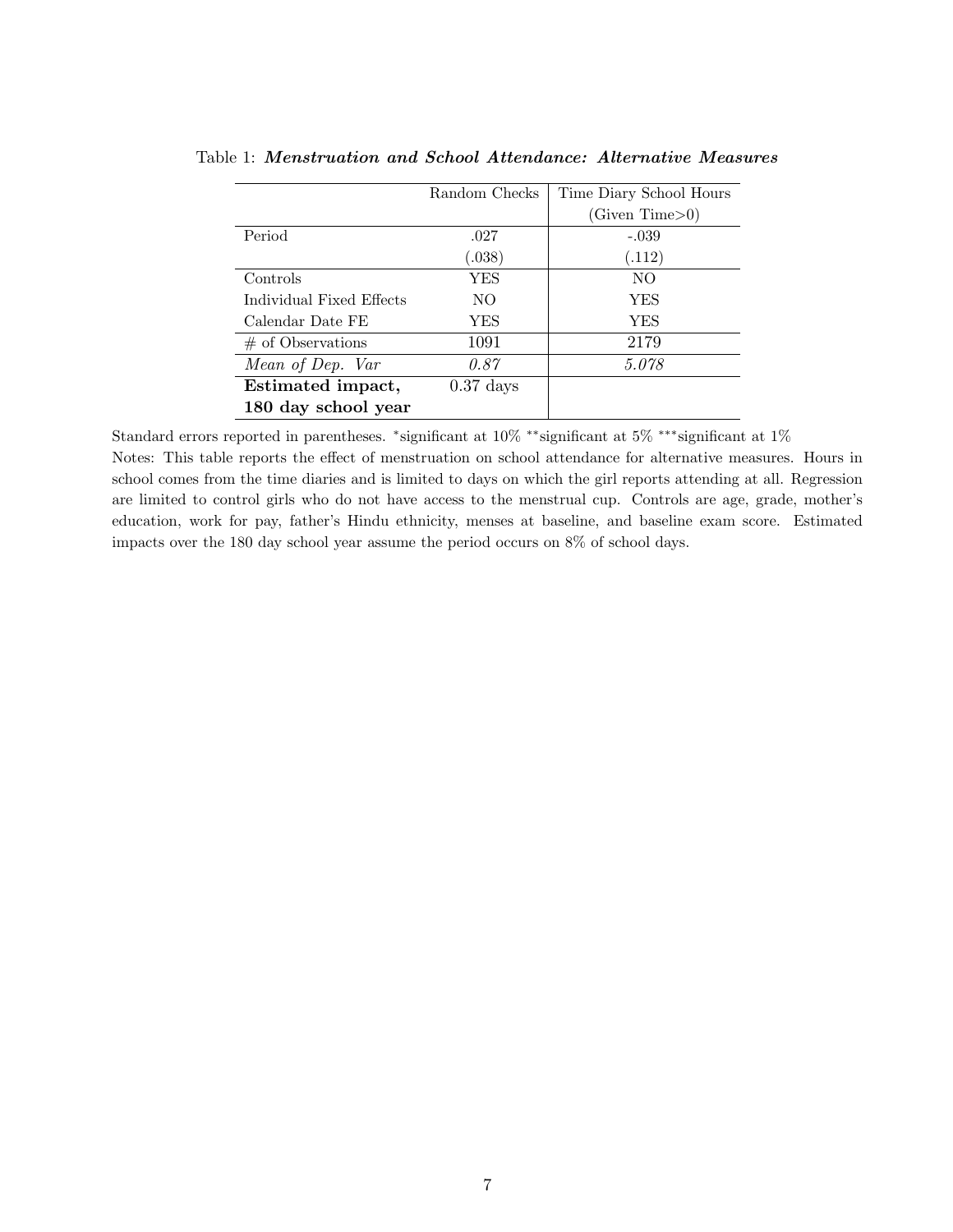| Panel A: Premenstrual Period Effects |                     |            |               |                         |  |  |
|--------------------------------------|---------------------|------------|---------------|-------------------------|--|--|
|                                      | Official Attendance | Time Diary | Random Checks | Time Diary School Hours |  |  |
|                                      | Data                | Data       |               | (Given Time>0)          |  |  |
| Period                               | $-.025***$          | $-.046*$   | .030          | $-.062$                 |  |  |
|                                      | (.0112)             | (.026)     | (.038)        | (.118)                  |  |  |
| Premenstrual Day                     | $-.007$             | $-.019$    | .027          | $-.157$                 |  |  |
|                                      | (.012)              | (.028)     | (.033)        | (.112)                  |  |  |
| Controls                             | NO.                 | NO.        | <b>YES</b>    | NO.                     |  |  |
| Individual Fixed Effects             | <b>YES</b>          | <b>YES</b> | NO            | <b>YES</b>              |  |  |
| Calendar Date FE                     | <b>YES</b>          | <b>YES</b> | <b>YES</b>    | <b>YES</b>              |  |  |
| $#$ of Observations                  | 15,460              | 4,000      | 1,091         | 2,179                   |  |  |
| Panel B: Interaction with Cramps     |                     |            |               |                         |  |  |
| Period                               | $-.037*$            | $-.079$    | $-.071$       | .155                    |  |  |
|                                      | (.020)              | (.051)     | (.081)        | (.222)                  |  |  |
| Period $\times$ "A Little" Cramps    | .014                | .055       | .125          | $-.271$                 |  |  |
|                                      | (.027)              | (.062)     | (.098)        | (.284)                  |  |  |
| Period $\times$ "A Lot of" Cramps    | .028                | .038       | .139          | $-.174$                 |  |  |
|                                      | (.034)              | (.074)     | (.096)        | (.309)                  |  |  |
| Controls                             | NO.                 | NO.        | YES           | NO.                     |  |  |
| Individual Fixed Effects             | <b>YES</b>          | <b>YES</b> | NO            | <b>YES</b>              |  |  |
| Calendar Date FE                     | <b>YES</b>          | <b>YES</b> | YES           | <b>YES</b>              |  |  |
| $#$ of Observations                  | 15,460              | 4,000      | 1,091         | 2,190                   |  |  |

#### Table 2: Effects of Premenstrual Period, Cramps on Attendance

Standard errors reported in parentheses. <sup>∗</sup> significant at 10% ∗∗significant at 5% ∗∗∗significant at 1% Notes: This table reports impacts of the premenstrual period on attendance. Premenstrual days are defined as the three days before a girl starts her period. The alternative category in Panel B is "No Cramps". The level effect of cramps are included in Column (3); in the other columns they are captured by the individual fixed effects.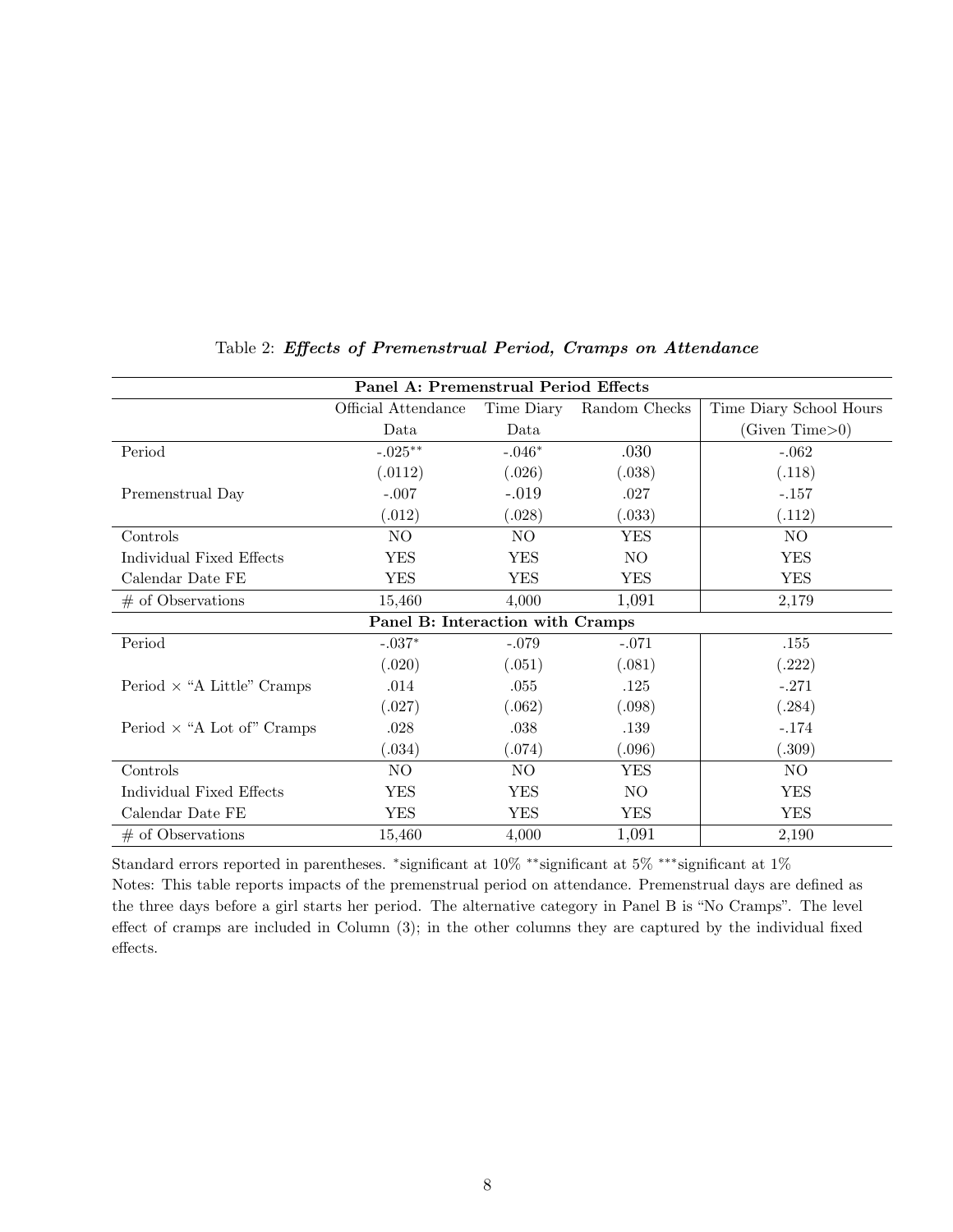|                             | Random Checks |                   |                         | Time Diary School Hours | Test Scores |         |
|-----------------------------|---------------|-------------------|-------------------------|-------------------------|-------------|---------|
|                             |               |                   | (Conditional on Time>0) |                         |             |         |
|                             | (1)           | $\left( 2\right)$ | $\left( 3\right)$       | $\left( 4\right)$       | (5)         | (6)     |
| Treatment                   | $-0.005$      | $-.0016$          | 0.070                   |                         | $-.013$     | $-.023$ |
|                             | (.023)        | (.015)            | (.105)                  |                         | (.151)      | (.178)  |
| $Treatment \times Period$   |               | $-.038$           |                         | $-.096$                 |             |         |
|                             |               | (.052)            |                         | (.179)                  |             |         |
| Period                      |               | .014              |                         | $-.050$                 |             |         |
|                             |               | (.038)            |                         | (.114)                  |             |         |
| Treatment $\times$ After    |               |                   |                         |                         |             | $-.027$ |
|                             |               |                   |                         |                         |             | (.124)  |
| Controls                    | YES           | YES               | YES                     | NO                      | <b>YES</b>  | NO      |
| Individual Fixed Effects    | NO.           | NO.               | NO.                     | YES                     | NO.         | YES     |
| Calendar Date Fixed Effects | YES           | YES               | YES                     | YES                     | YES         | YES     |
| Mean of Dep Var             | .86           | .86               | 5.06                    | 5.12                    | .015        | .015    |
| $\#$ of Observations        | 2,217         | 2,217             | 3,883                   | 4,442                   | 150         | 322     |

#### Table 3: Effects of Menstrual Cup on Time in School and Test Scores

Standard errors in parentheses. <sup>∗</sup> significant at 10% ∗∗significant at 5% ∗∗∗significant at 1% Notes: This table shows the impact of period and period for treatment girls on school attendance, as well as the effect of treatment on test scores. Controls are age, grade, mother's education, work for pay, father's Hindu ethnicity, menses at baseline, and baseline exam score.

|                             | Official Attendance Data |                                             |  |  |
|-----------------------------|--------------------------|---------------------------------------------|--|--|
|                             |                          | Treatment on Treated Instrumental Variables |  |  |
| Used Cup                    | $-.005$                  | $-.077$                                     |  |  |
|                             | (.016)                   | (.076)                                      |  |  |
| Used $Cup \times Period$    | $-.028$                  | $-.037$                                     |  |  |
|                             | (.023)                   | (.036)                                      |  |  |
| Period                      | $-0.022**$               | $-0.020**$                                  |  |  |
|                             | (.009)                   | (.010)                                      |  |  |
| Individual Fixed Effects    | YES                      | <b>YES</b>                                  |  |  |
| Calendar Date Fixed Effects | YES                      | <b>YES</b>                                  |  |  |
| Instruments:                |                          | In Treatment Group,                         |  |  |
|                             |                          | Treat $\times$ Period                       |  |  |
| Observations                | 26,518                   | 26,518                                      |  |  |

Table 4: Treatment-on-treated and IV Results

Standard errors in parentheses. <sup>∗</sup> significant at 10% ∗∗significant at 5% ∗∗∗significant at 1%

Notes: This table shows our primary results on the effect of the menstrual cup but instead of simply estimating the impact of owning the cup, we estimate the impact of using the cup on attendance. Column 1 estimates the treatment on treated effect. Column 2 instruments for usage with owning the cup, and for "Used  $\times$  Period" with "Treat  $\times$  Period". This is restricted to the official attendance data because we do not have large enough sample sizes for IV in the other measures.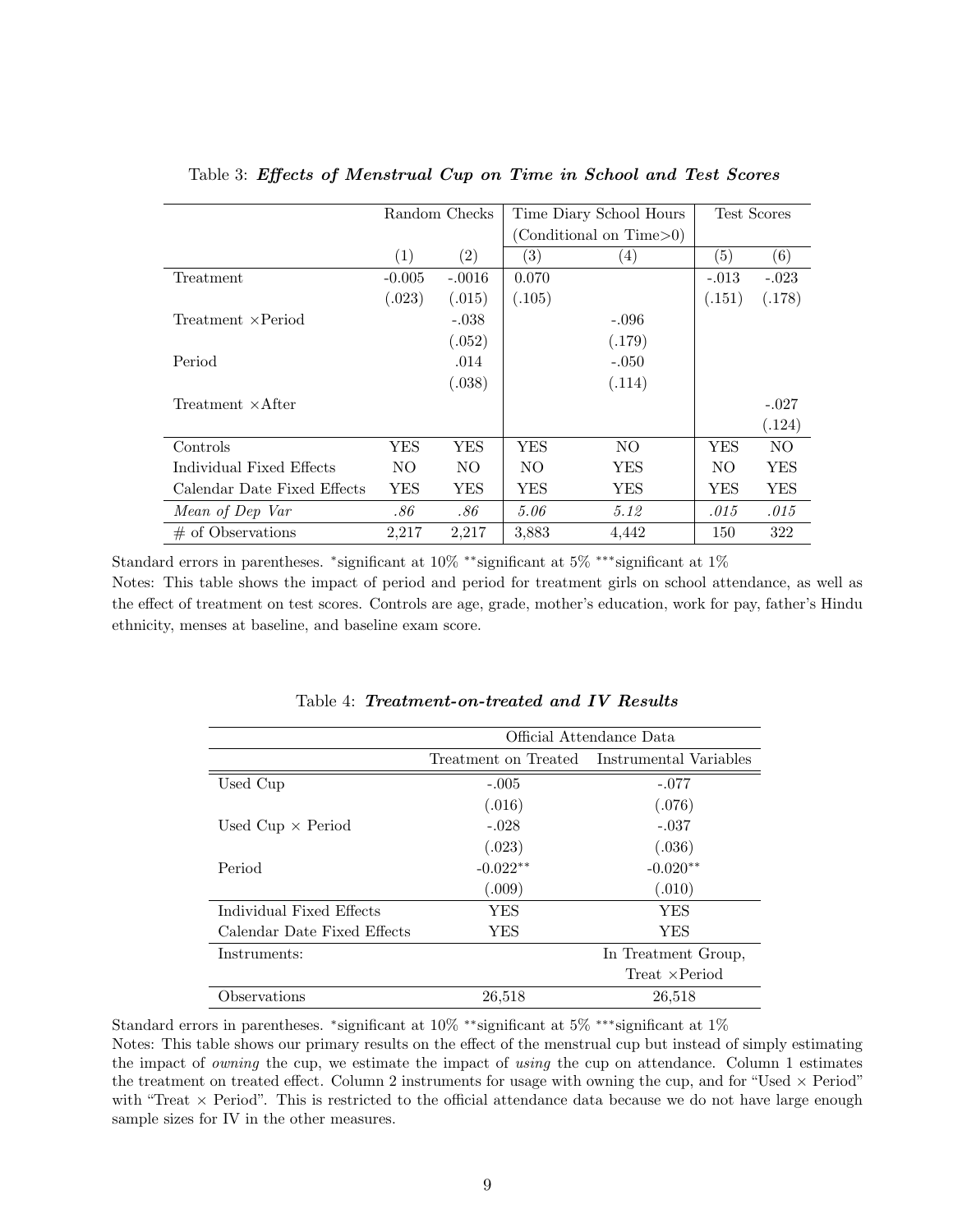| Panel A: Effect of Period      |                          |                            |                 |                 |  |
|--------------------------------|--------------------------|----------------------------|-----------------|-----------------|--|
|                                | Official Attendance Data |                            |                 | Time Diary Data |  |
|                                | (1)                      | $\left( 2\right)$          | (3)             | (4)             |  |
| Period                         | $-.028***$               | $-.028***$                 | $-.028$         | $-.028$         |  |
|                                | (.008)                   | (.008)                     | (.020)          | (.020)          |  |
| Any Friend with Period         | $-.003$                  |                            | .004            |                 |  |
|                                | (.005)                   |                            | (.016)          |                 |  |
| $#$ of Friends with Period     |                          | $-.007$                    |                 | .005            |  |
|                                |                          | (.005)                     |                 | (.012)          |  |
| Controls                       | NO                       | N <sub>O</sub>             | N <sub>O</sub>  | NO              |  |
| Individual Fixed Effects       | <b>YES</b>               | <b>YES</b>                 | <b>YES</b>      | <b>YES</b>      |  |
| Calendar Date Fixed Effects    | <b>YES</b>               | <b>YES</b>                 | <b>YES</b>      | <b>YES</b>      |  |
| $#$ of Observations            | 31,693                   | 31,693                     | 8,075           | 8,075           |  |
| Mean of Dep Var.               | 0.86                     | 0.86                       | 0.55            | 0.55            |  |
|                                |                          | Panel B: Effect of Mooncup |                 |                 |  |
|                                |                          | Official Attendance Data   | Time Diary Data |                 |  |
| Treat $\times$ Period $\times$ | .006                     |                            | .049            |                 |  |
| $#$ of Treat Friends           | (.019)                   |                            | (.037)          |                 |  |
|                                |                          |                            |                 |                 |  |
| Treat $\times$ Period $\times$ | .007                     |                            | $-.058$         |                 |  |
| $#$ Total Friends              | (.013)                   |                            | (.045)          |                 |  |
| Individual Fixed Effects       | <b>YES</b>               |                            | <b>YES</b>      |                 |  |
| Calendar Date Fixed Effects    | <b>YES</b>               |                            | <b>YES</b>      |                 |  |
| Mean of Dep Var                | 0.86                     |                            | 0.55            |                 |  |
| $#$ of Observations            | 31,363                   |                            | 8,075           |                 |  |

Table 5: General Equilibrium Effects

Standard errors in parentheses.<sup>∗</sup> significant at 10% ∗∗significant at 5% ∗∗∗significant at 1%

Notes: This table reports evidence on possible general equilibrium effects of the period (Panel A) or the menstrual cup (Panel B). Friends are measured at the baseline survey, where girls are asked to list their friends at the meeting. In Panel A friends include all friends in the sample. In Panel B we estimate whether the impact of the cup is different for girls with more friends in the treatment group. Panel B controls for the appropriate interactions: Treatment  $\times$  Period, Period, Period  $\times$  # Treat Friends and Period  $\times$  # Total Friends. The interaction between treatment and number of friends is not included because it's constant within an individual.